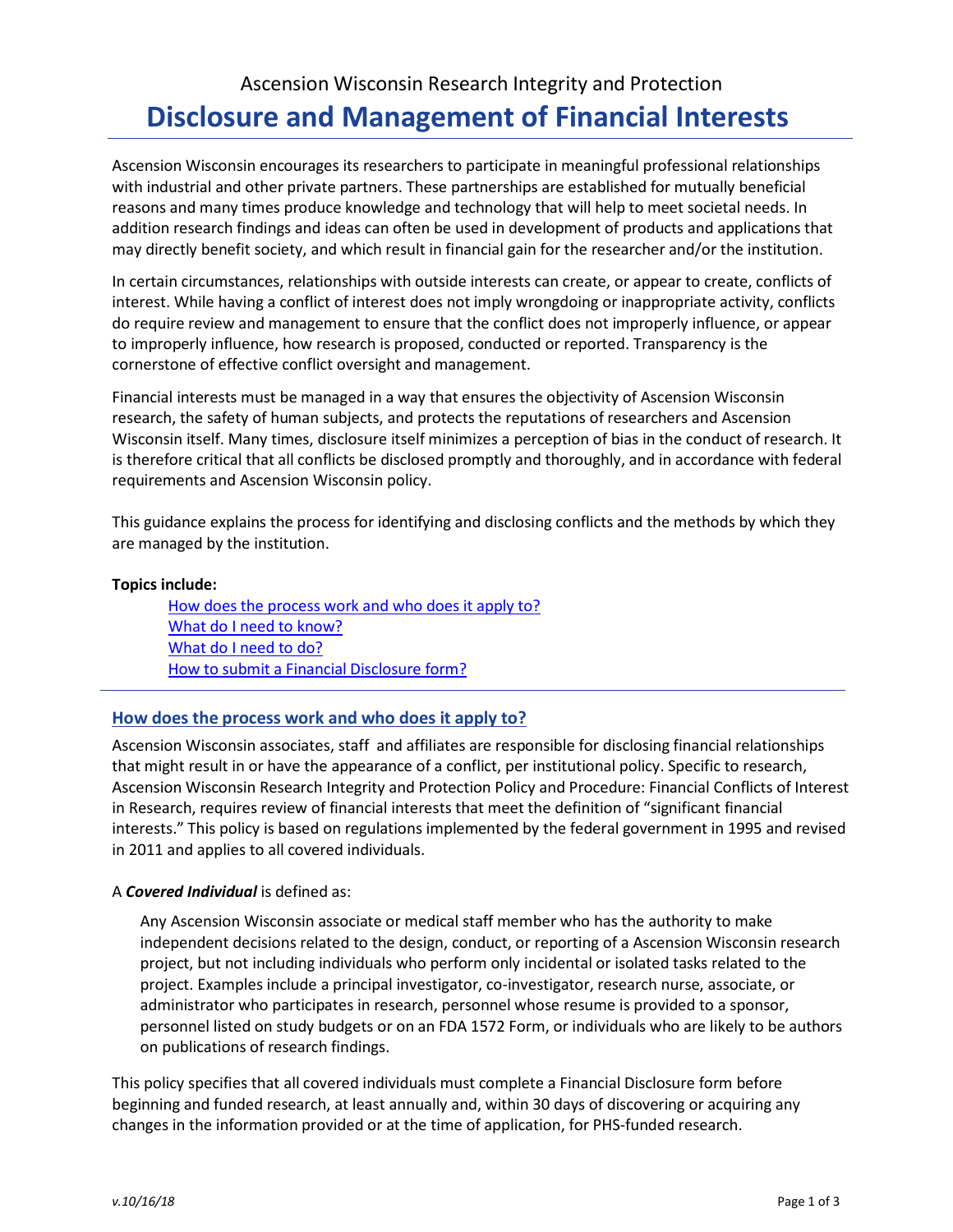# **What do I need to know?**

As a covered individual, you have a number of responsibilities regarding disclosure of financial interests.

- You should be aware of the relevant Ascension Wisconsin and federal policies regarding disclosure of financial interests. The Financial Conflicts of Interest in Research policy can be found in PolicyStat or on the Research Integrity and Protection website. Additional information can be obtained by contacting [Jackie.Kirchen@ascension.org](mailto:Jackie.Kirchen@ascension.org) (Research) or Sarah.Kleaveland-[Kupczak@ascension.org](mailto:Kupczak@ascension.org) (System).
- You should know what is considered a Significant Financial Interest (SFI). A financial interest becomes significant if you or a covered family member have one or more of the following interests that reasonably appear to be related to your institutional (Ascension Wisconsin) responsibilities.

#### The following are examples of an SFI:

- o Received income from a publicly-traded entity during the 12-months prior to disclosure that (in combination with the value of any equity interest in the entity) exceeds \$5,000.
- o Hold ANY equity interest in a non-publicly traded entity, OR received more than \$5,000 income from a non-publicly traded entity during the 12-months prior to disclosure.
- o Hold intellectual property rights and interests (such as patents, copyrights, royalty rights or licensing agreements).
- o Were reimbursed for travel or had ANY of your travel costs sponsored by an entity.
- $\circ$  Received gifts from an entity that in aggregate, exceed \$250 in value during the 12months prior to disclosure.
- $\circ$  Held a fiduciary position in a for-profit or nonprofit entity and received remuneration for expenses in the 12-months preceding disclosure.

#### SFI does NOT include:

- $\circ$  Any income, reimbursement, or sponsorship of travel by a government agency, higher education institution, academic teaching hospital, medical center, or research institute affiliated with a higher education institution.
- o Income of travel paid by Ascension Wisconsin or covered by a sponsored award through Ascension Wisconsin.
- o Income received from Ascension Wisconsin or intellectual property owned by Ascension Wisconsin.
- You must disclose financial interests related to your institutional responsibilities, which are professional activities that you undertake on behalf of Ascension Wisconsin. Institutional responsibilities include (but are not limited to) research, research consultation, teaching, professional practice, institutional committee membership, or service on panels such as the IRB.
- Some common examples of financial interests that do not need to be disclosed include: income from "passive" investments (e.g., retirement accounts, mutual funds, and large brokerage accounts), and salary, royalties, or other remuneration paid by Ascension Wisconsin.
- If the Conflict of Interest Official finds noncompliance (either failure to disclose as outlined in the policy, or failure to comply with the terms of the management plan) then you may be required to complete additional training; research funding can be withheld; and/or other appropriate enforcement mechanisms (including withholding wages or suspension/termination of employment) can be recommended to the proper Ascension Wisconsin administrator.
- The Conflict of Interest Official and IRB work together in evaluating disclosures to determine whether a SFI might adversely affect subjects and in the development and implementation of a conflict of interest management plan. The IRB has authority to add provisions to the management plan if deemed necessary for the protection of human subjects. The Conflict of Interest Institutional Official grants final approval for the management plan.